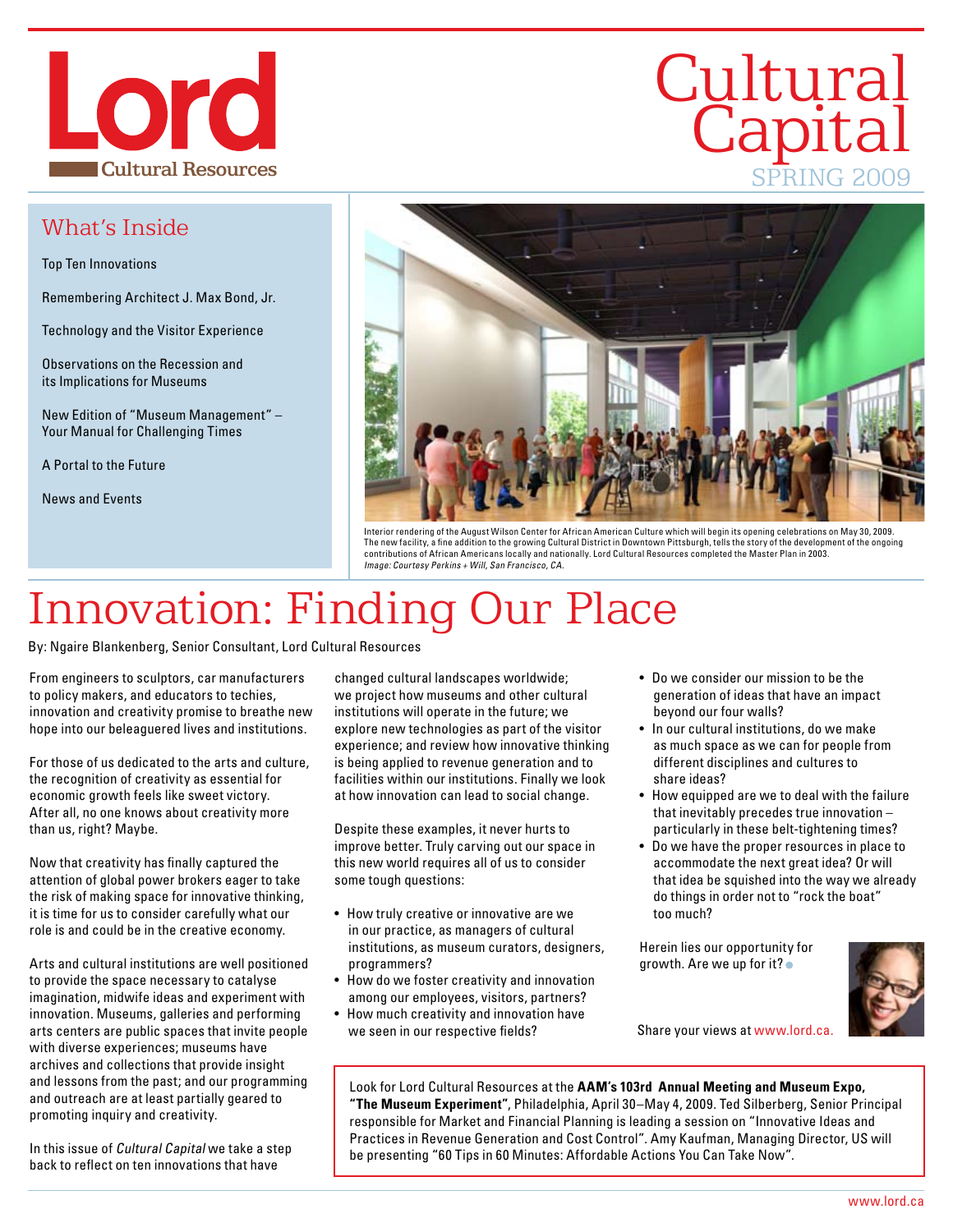Gail Lord, President, had the pleasure of moderating an open forum entitled "Economic Challenges" at the **Association of Art Museum Directors (AAMD) conference** in San Diego on January 28, 2009.

Mira Goldfarb, Senior Consultant, presented a successful session, "Synagogue-Museum: Mission-Compatible?" at the **Conference of the Council of American Jewish Museums (CAJM)** in New York on February 3, 2009

Margaret May, Senior Principal, and Christian Waltl, Preferred Partner, presented at the **Traditions and Transformations: Tourism, Heritage and Cultural Change in the Middle East and North Africa Region conference** in Amman, Jordan, April 4-7, 2009.

Joy Bailey, Senior Consultant, with Beverly Robertson National Civil Rights Museum Director, will be speaking at the **Association of African American Museums conference** "A Call to Home: Reimagining our Institutions", August 19-22, 2009 in Baton Rouge, Louisiana.

Gail Lord has been appointed to the National Advisory Council for the August Wilson Center for African American Culture in Pittsburgh, Pennsylvania.

To access current news and conference papers, visit the "News" section at **www.lord.ca.**

### Innovation in Facilities

By: Lindsay Martin, Senior Consultant and Paul Alezraa, Vice President, Lord Cultural Resources

Museums are constantly pushing the limits of innovation in new facilities. Some examples include:

**Immersive Experiences** – Why build a replica of a rainforest when you can have a real one? The California Academy of Sciences has a new four-story rainforest complete with tropical animals and plants.

**Casual Spaces** – Let visitors have a self-directed experience and take a break from formal galleries. The Denver Art Museum's Bernadette Berger Discovery Library allows visitors to surf the museum's online resources, play dress-up or read a catalog.

**Cutting-Edge Green Technology - Phipps Botanical** Garden in Pittsburgh is the only conservatory in the world to utilize fuel-cell technology. It is also planning its Center for Education in Sustainable Landscapes, a net zero energy and water building.

**Eco-Conscious Construction Materials –** Richard Meier is building the Jubilee Church in Rome using a new concrete that simultaneously keeps the concrete white and destroys pollutants. Architect Jacques Ferrier and French cementer Lafarge are working on a new concrete called Hypergreen for the Shanghai 2010 French Pavilion that will generate energy so that the building itself is self-sufficient.

Innovation in new facility design must provide creative space, sustainable development and economic advantages.

# Technology and the Visitor Experience

By: Yvonne Tang, Creative Art Director, Lord Cultural Resources

Museums have embraced a myriad of technological platforms including blogs, social networks and interactive games in order to attract and engage visitors. Technology has been a great tool for public outreach by allowing visitors to experience their museums from anywhere in the world through virtual visits or collaborate in curating exhibits through online collections.

It is necessary though to entice users to leap from their computer screen to an on-site visit. Wikipedia Loves Art is a worldwide photography contest among institutions aimed at illustrating Wikipedia articles. This online contest bridges the virtual/physical divide by offering prizes including tickets, private tours and memberships – incentives for visiting each institution.

Coordinating online games and on-site programming are ways that institutions can reach multiple audiences. Educational programming with school board curriculum can not only work in the classroom

but also appeal to the many households who use the internet for entertainment. The online exhibition Brushstrokes and Wingtips linked virtual storytelling with artifacts on display at the Canada Aviation Museum. The Museum will continue to create links between physical and online experiences through the new exhibition designed by Lord Cultural Resources Canadian Wings: A Remarkable Century of Flight with programming, photo essays and kiosks.

Online collections reach larger audiences and allow users to interact with previously inaccessible collections and far-off institutions. However, the transformative impact of experiencing the Mona Lisa's mysterious smile at the Musée du Louvre or questioning spatial relationships inside Intersection II by Richard Serra at the Museum of Modern Art should not be forgotten. What may save an institution is not giving in to the hype of high-tech experiences but using the range of this technological age to choose what is best for its visitors.  $\bullet$ 

## Remembering Architect J. Max Bond, Jr.

By: Joy Bailey, Senior Consultant, Lord Cultural Resources

Lord Cultural Resources celebrates the life of renowned architect J. Max Bond, Jr. (1935–09) of Davis, Brody, Bond, who passed in February. Max was a friend and inspiration to many in our firm. To



Max Bond, Kate Levin and Gail Lord at the Center for Architecture, New York in 2006.

all of his projects, Max brought the expertise of an architect with greater than 50 years of experience, the patience of a master teacher comfortable enough in his knowledge to allow others room to grow their ideas and humility that a life well lived teaches us all.

Max was the spiritual leader of Freelon Adjaye Bond/Smithgroup, the partnership whose regal architectural design has been selected for the Smithsonian Institution National Museum of African American History and Culture (NMAAHC), the last Smithsonian museum on the National Mall. Lord Cultural Resources is part of the team.

Without equivocation, the NMAAHC project is the most anticipated museum for generations of African Americans and we worked with Max on the Pre-Design and Master Facility Planning. His belief that the inner workings of the facility be seamless in function governed the team. Ever the collaborator, Max never hesitated to share the benefit of his skill but was just as quick to spend time listening to and learning from others. The

eloquence of his direction – along with co-lead architect Phil Freelon – throughout the NMAAHC planning process resulted in a multi-faceted approach to understanding the reason and implications for every space in the building.

Lord Cultural Resources also partnered with Max while completing Institutional Planning for the National September 11th Memorial and Museum at the World Trade Center. In the wake of the tragedy, when the fall of the towers was still vivid in the hearts and minds of people around the world, Max's quiet dignity provided leadership for our team through the difficult project.

For these reasons and countless others, Max was admired and will be missed.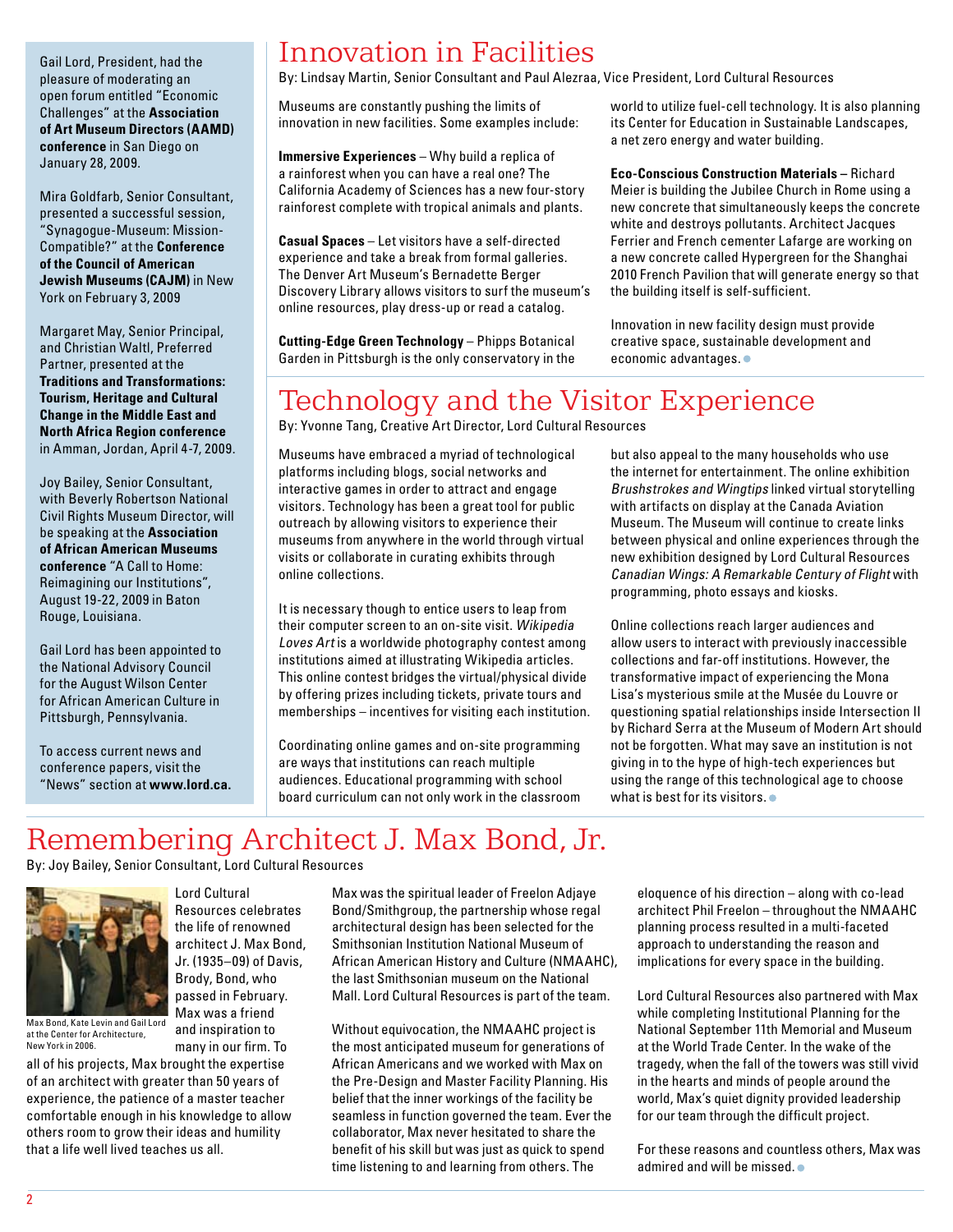# Top Ten Innovations

We polled our colleagues, partners, clients and friends for their suggestions on the latest big ideas that have led to widespread change in our field.

**1. The Internet.** The rise of the internet as a means of disseminating information and enabling access to information has quite simply changed our world. Internet-related innovations include digitization, which allows all of a museum's collections (objects, photos, documents, audio, video) to be preserved, recorded and accessed by the general public; the search engine; social media has created a timeless, spaceless place for conversation and community; user-designed access to information such as podcasts; Live! labels, audio tours; virtual museums, which all work to expand the museum experience from a single interpretation to one that can be individually tailored to visitors' interests.

**2. Visible storage/"back of house".** Whether by peeking through a window into a storage area or visiting a space built specifically to invite the public into that area, more and more museums are seeking to democratize the museum experience. This idea has led to "museums without a threshold" where architects and museum planners are designing spaces that eliminate barriers between building and city, or that create spaces for performance and art everywhere.

**3. Idea Museums.** Idea Museums seek to generate tangible change in the societies in which they operate. The rise of museums such as the Canadian Museum for Human Rights in

Winnipeg and Constitution Hill in Johannesburg reveal museums as "activists" whose mission is to work for social change.

**4. The Iconic Brand.** Whether through opening branded franchises in new geographic areas (Guggenheim, Smithsonian), bringing on board a "starchitect" for expansion (Frank Gehry, Daniel Liebeskind, Zaha Hadid) or enhancing their program with works from well-known artists, performers and curators (Art Basel/ Basel Miami/Documenta), the star brand attracts attention with gusto.

**5. The emergence of art fairs, biennales and performance festivals as major aggregators for the arts.** Major events have surged in popularity, attracting movie stars, celebrities, paparazzi and people eager to be associated with the creativity of featured artists and performers. In turn, these events have encouraged crossdisciplinary collaborations leading to exciting new ideas, and the further influence of the arts in all corners of society.

#### **6. Mixed Use Venues: culture for urban revitalization.** For-profit and not-for-profit

entities (like museums) are increasingly operating in partnerships that include shared spaces such as the shared address of the Museum of the African Diaspora and the St. Regis hotel in San Francisco. Examples abound of how "culture" is being embraced as a catalyst for economic growth and development whether as a point of pride around which communities gather, a destination for tourists, or a tool to improve the reputation and "look" of an area.

**7. Identity Politics.** Highly influenced by the identity politics of the 90s, more and more museums are being planned to address the stories of specific communities. Examples include the Museum of the American Indian and the Center for Jewish Heritage.

**8. Intangible Heritage.** In 2003 UNESCO ratified the Convention for the Safeguarding of the Intangible Cultural Heritage which sought to protect previously marginal practices, expressions and knowledge deemed integral to the cultural heritage of communities worldwide. Oral histories are a key component of intangible heritage and gathering and archiving these personal recollections is a reminder that culture comes in many forms and that objects have stories born of a particular time and place.

**9. Repatriation of Collections.** Although the seminal Native American Graves Protection and Repatriation Act (NAGPRA) was passed in the U.S. in 1990, the last ten years has seen repatriation become a hot topic in many museums. Repatriation ensures that objects held in museums are, where requested, returned to their origins. Globally, ICOM's red list identifies African archaeological cultural objects at risk of looting.

**10. Carbon Footprint.** Measuring and reducing our carbon footprint is one of the latest incarnations of environmental consciousness that is prompting changing practices and behavior. In the field of culture, this means anything from LEED buildings to recycling to environmentally friendly concerts and performances.<sup>•</sup>

### Observations on the Recession and its Implications for Museums

By: Ted Silberberg, Senior Principal, Market and Financial Planning, Lord Cultural Resources

The current economic crisis is the worst since the Great Depression of the 1930s. The bad news is that no one knows when it will end. The good news is that it will indeed end, hopefully sooner rather than later.

Museums are generally reporting that their greatest declines in operating revenues are from contributed income sources (donations and sponsorships). The AAM financial survey shows that the average museum in the United States generates 35% of its operating income from contributed sources compared to 31% from all earned income sources combined. Reductions of 20% in revenue from interest on endowments are also widespread.

While some museums have experienced declines in attendance, others have benefitted from the phenomenon of "substitution".

That is, people who planned vacations farther afield are taking them closer to home or paying more attention to museums and other cultural institutions in their own communities. There is a greater level of interest in revenue generation and cost control strategies.

Lord Cultural Resources President Gail Lord recently facilitated a workshop discussion at the Association of Art Museum Directors in San Diego and a session at the Canadian Museum Association conference in Toronto on the impact of the recession and strategies to address its challenges as well as its opportunities. Opportunities?

It may sound strange to refer to opportunities in a recession but for some museums the recession will lead to very favorable financial deals on construction, renovation, exhibition

design and other needs. Lowering the cost of the project reduces the amount required to be raised against far fewer competitors.

Some museums and related institutions have decided not to proceed with planning studies. Others have recognized that when this recession ends, the flood gates will open for numerous cultural or community projects that will have deferred fundraising for expansions or new facilities.

Museums that will be able to proceed quickly to fundraising will have already completed the high quality planning studies required by government and private funders. And funders are increasingly seeking to have business plans and projections for operations completed before committing to a capital campaign.  $\bullet$